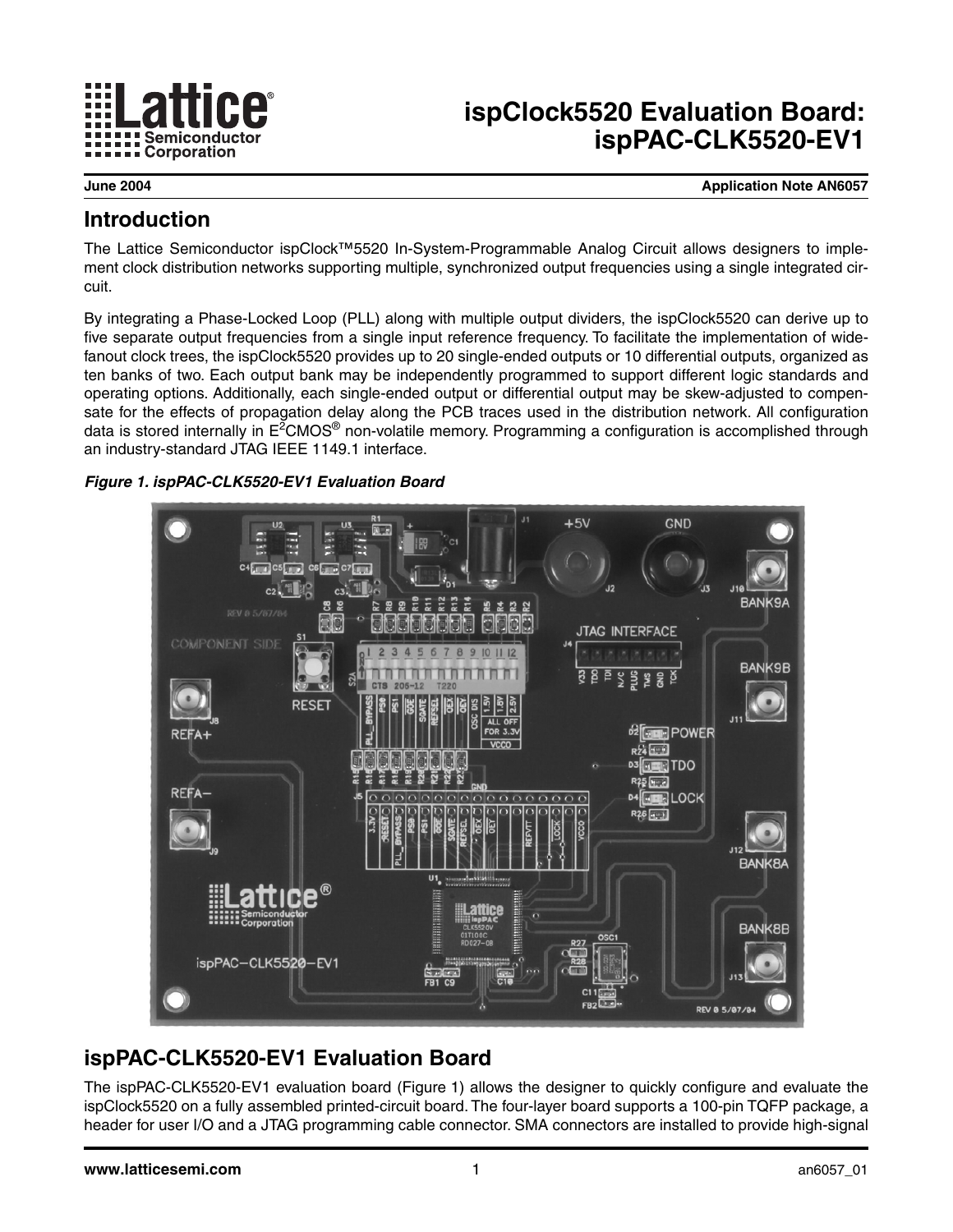integrity access to selected high-speed I/O signals. JTAG programming signals can be generated by using an isp-DOWNLOAD<sup>®</sup> programming cable connected between the evaluation board and a PC's parallel (printer) port. All user-programmable features of the ispPAC-CLK5520 can be easily configured using Lattice Semiconductor's PAC-Designer® software.

# **Programming Interface**

Lattice Semiconductor's ispDOWNLOAD cable can be used to program the ispClock5520 which is provided on the evaluation board. This cable plugs into a PC-compatible's parallel port connector, and includes active buffer circuitry inside its DB-25 connector housing. The other end of the ispDOWNLOAD cable terminates in an 8-pin 0.100" pitch header connector which plugs directly into a mating connector provided on the ispPAC-CLK5520-EV1 evaluation board.

# **Power Supply Considerations**

The ispClock5520 operates with analog and digital core power supplies of 3.3V, while each output driver has a dedicated power supply pin which may be driven with supply voltage of 1.5V, 1.8V, 2.5V or 3.3V, depending on the logic standard which it has been configured to drive.

To simplify evaluation work, the ispPAC-CLK5520-EV1 board was designed to operate from a single 4.5V-5.5V power supply, which may be brought in through either a pair of banana plugs (J2 and J3), or a standard 5mm power plug (J1 - center tip positive). The evaluation board provides two linear regulators to provide the appropriate operating voltages for the ispClock5520. One of these regulators provides a fixed 3.3V for the analog and core functions, while the other regulator is dipswitch-programmable to provide 1.5V, 1.8V, 2.5V and 3.3V to power the BANK8 and BANK9 output drivers.

## **Input/Output Connections**

Connectors are provided for key functions and test points on this evaluation board, as shown In [Figure 2.](#page-2-0) Power may be supplied in one of two ways; either through two color coded (RED =  $+$ , BLACK =  $-$ ) banana jacks in the upper right corner of the board or through a 5mm (center pin +) DC power connector (J1), The JTAG programming cable is connected to a keyed header (J4) in the upper right corner of the board.

Access to a subset of the ispClock5520's I/O pins is available at J5, which is a 2x17 row of pads to which one may attach test probes or a ribbon-cable connector. At this point most of the device's non-RF control pins (except those required for the JTAG programming interface) are accessible.

SMA connectors are provided along the left and right edges of the board to support access to key high-speed I/O pins. Pairs of connectors are provided for the BANK8 and BANK9 outputs (J10-J13). Additional pairs of connectors are provided for REFA(+/-) clock reference inputs (J8, J9). On this evaluation board design the REFB(+/-) clock inputs are dedicated to supporting an on-board crystal oscillator. Because this board was designed to maintain high levels of signal integrity at the edge rates at which the ispClock5520 operates, it is strongly suggested that the user do not attempt to access any of the device's high-speed I/O except through the provided SMA connectors and supporting impedance-controlled printed-circuit traces.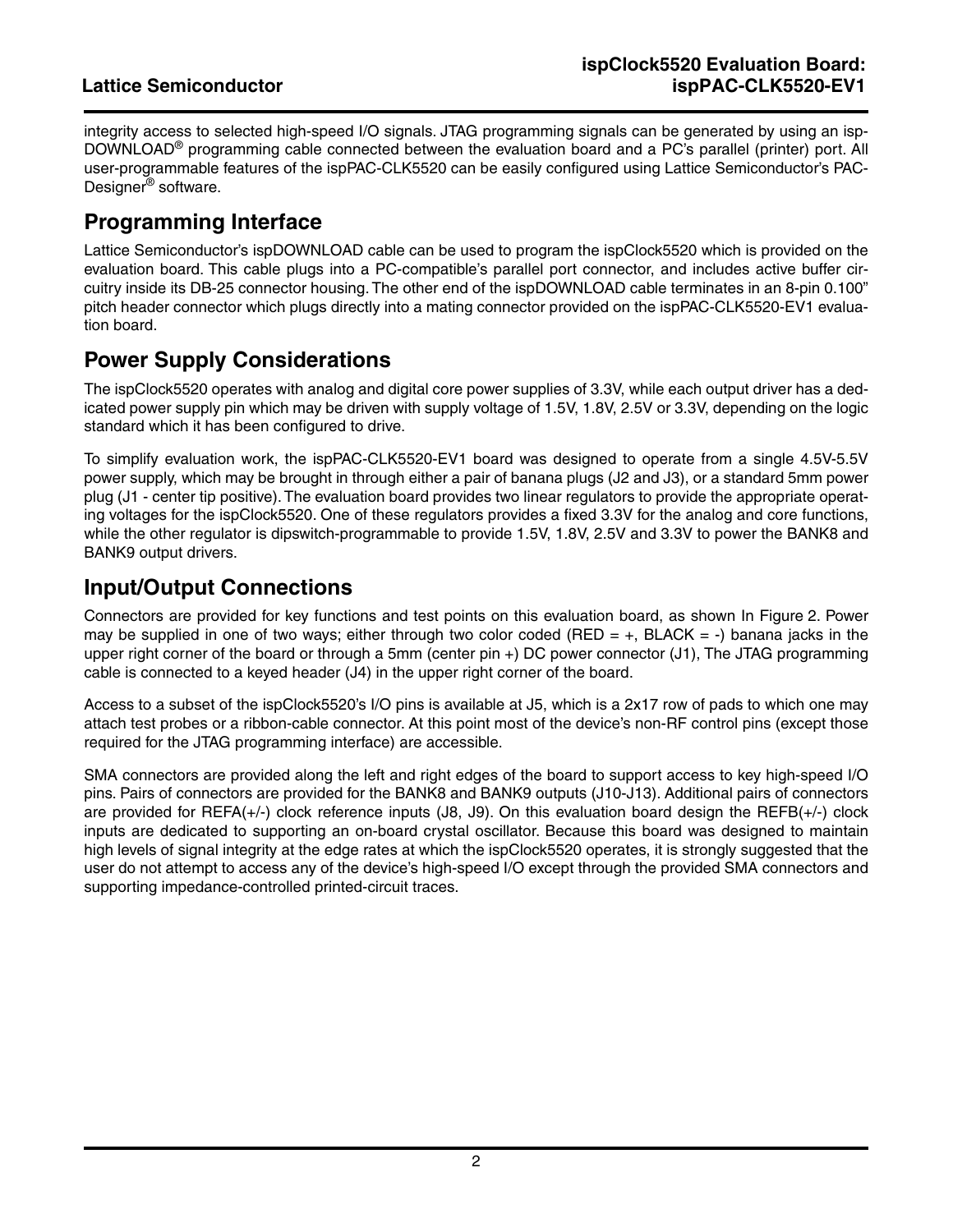<span id="page-2-0"></span>



## **Controls and Indicators**

A 12-position dipswitch (S2) is provided on the evaluation board ([Figure 2](#page-2-0)) for the purpose of setting device inputs and programming the VCCO power supply for the BANK8 and BANK9 outputs. The following table shows the options controlled by each switch:

#### *Table 1. User Configuration Functions*

| <b>Position</b> | <b>Function (when ON)</b>        |
|-----------------|----------------------------------|
| 1               | PLL_BYPASS                       |
| 2               | PS <sub>0</sub>                  |
| 3               | PS <sub>1</sub>                  |
| 4               | <b>GOE</b>                       |
| 5               | <b>SGATE</b>                     |
| 6               | <b>REFSEL</b>                    |
| 7               | <b>OEX</b>                       |
| 8               | <b>OEY</b>                       |
| 9               | <b>OSC DIS</b>                   |
| 10              |                                  |
| 11              | BANK8 and BANK9 VCCO Programming |
| 12              |                                  |

Each of the switch positions used to control logic inputs (positions 1-8) pulls its respective control signal HIGH when it is turned on. Each of these switch outputs is connected to the device through a 1KΩ resistor. This feature allows external CMOS logic control signals applied to the J5 header connector to over-ride the on-board switch settlings.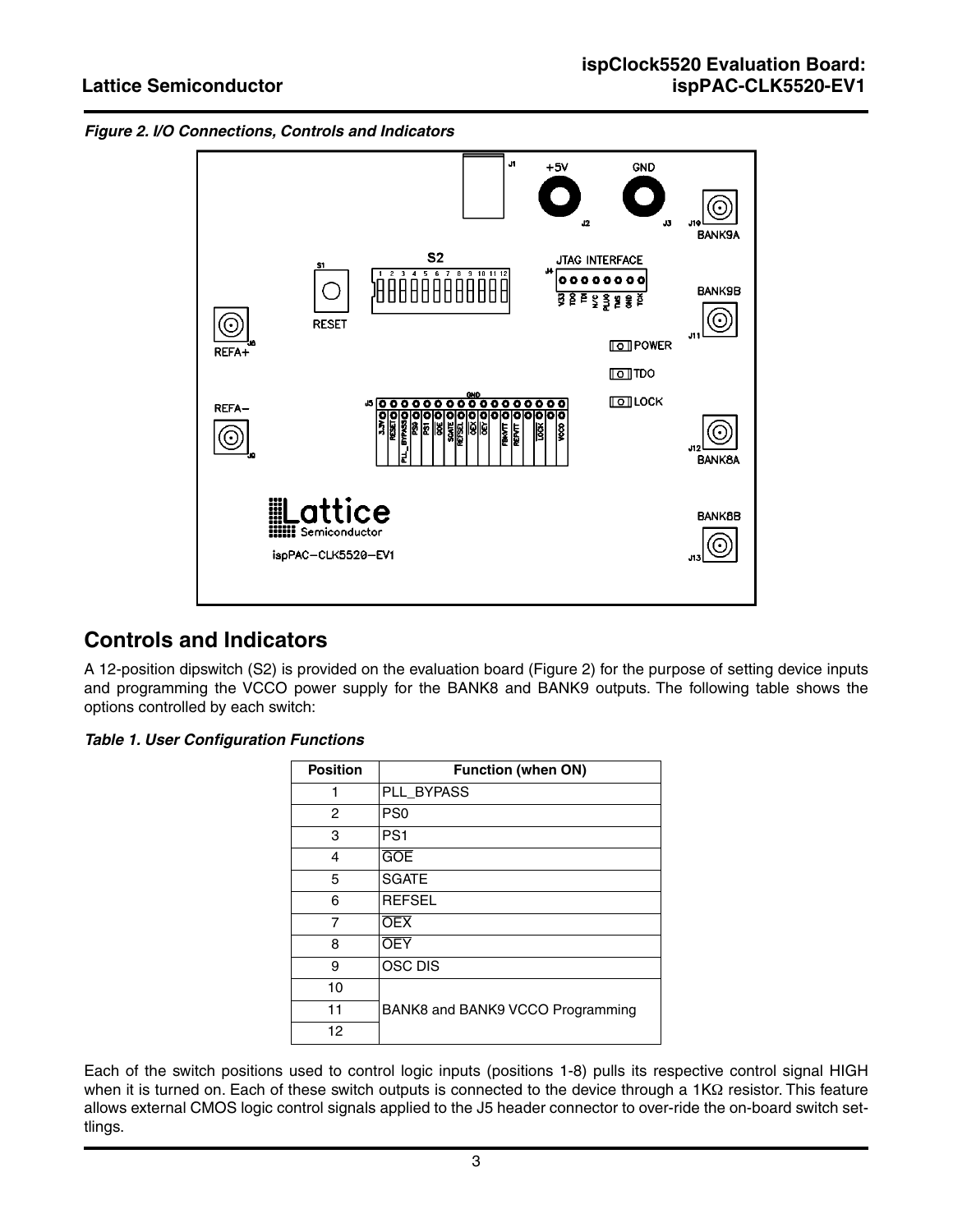Switch position 9 (OSC DIS) is used to control the evaluation board's on-board clock oscillator. When this switch is set to the OFF position the on-board 100MHz oscillator is active and when it is the ON position it is disabled. Disabling the on-board oscillator is desirable when an external clock source is used as an input reference signal because doing so reduces the jitter measured at the board's output. Note that if the on-board source is selected (REFSEL switch = ON) the on-board clock must not be disabled.

Switch positions 10-12 are used to program the VCCO supply for output banks 8 and 9. When all of these switches are OFF, the default supply VCCO supply is 3.3V. The following table shows the switch configurations needed to develop standard supply voltages:

| <b>S2 Switch Position</b> |     |            |             |
|---------------------------|-----|------------|-------------|
| 10                        | 11  | 12         | <b>VCCO</b> |
| <b>OFF</b>                | OFF | <b>OFF</b> | 3.3V        |
| ON                        | OFF | OFF        | 1.5V        |
| <b>OFF</b>                | ΟN  | OFF        | 1.8V        |
| OFF                       | DFF | OΝ         | 2.5V        |

| Table 2. VCCO Programming Switch (S2) Configurations |
|------------------------------------------------------|
|------------------------------------------------------|

A reset switch (S1) is provided on the evaluation board which pulls the RESET input pin HIGH when it is depressed, re-initializing the ispClock5520. After changing profiles or reprogramming the ispClock5520 it is necessary to reset the device to obtain a stable clock output.

Several LEDs are also provided on the evaluation board to indicate proper function and as aids to debugging. LED D2 (red) indicates that the on-board 3.3V supply is powered up. LED D3 (yellow) is connected to the ispClock5520's TDO line, and will briefly flash when downloading, indicating that download data has made it to the device. Finally, when LED D4 (green) is lit, this indicates that the ispClock5520's PLL is in a 'locked' state.

### **Schematics**

The following three figures comprise the schematics for the ispPAC-CLK5520-EV1 evaluation board. [Figure 3](#page-3-0) shows the on-board power-conditioning circuitry, [Figure 4](#page-4-0) shows the high-speed interconnects and on-board oscillator circuitry, while [Figure 5](#page-4-1) shows all the logic control signals and indicators.



#### <span id="page-3-0"></span>*Figure 3. On-Board Power Supplies*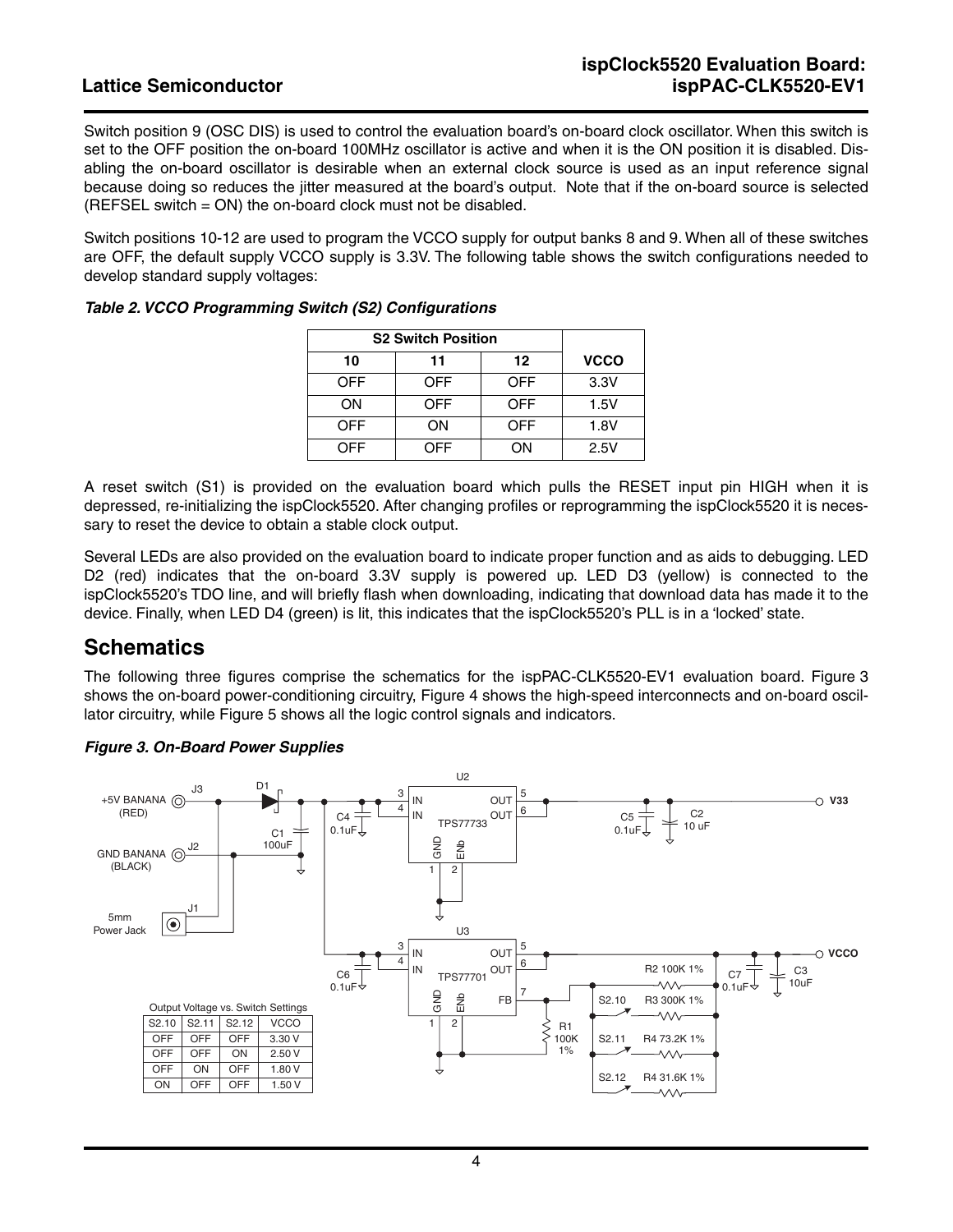#### <span id="page-4-0"></span>*Figure 4. Oscillator and High-Speed I/O*



<span id="page-4-1"></span>*Figure 5. User Controls and Miscellaneous I/O*

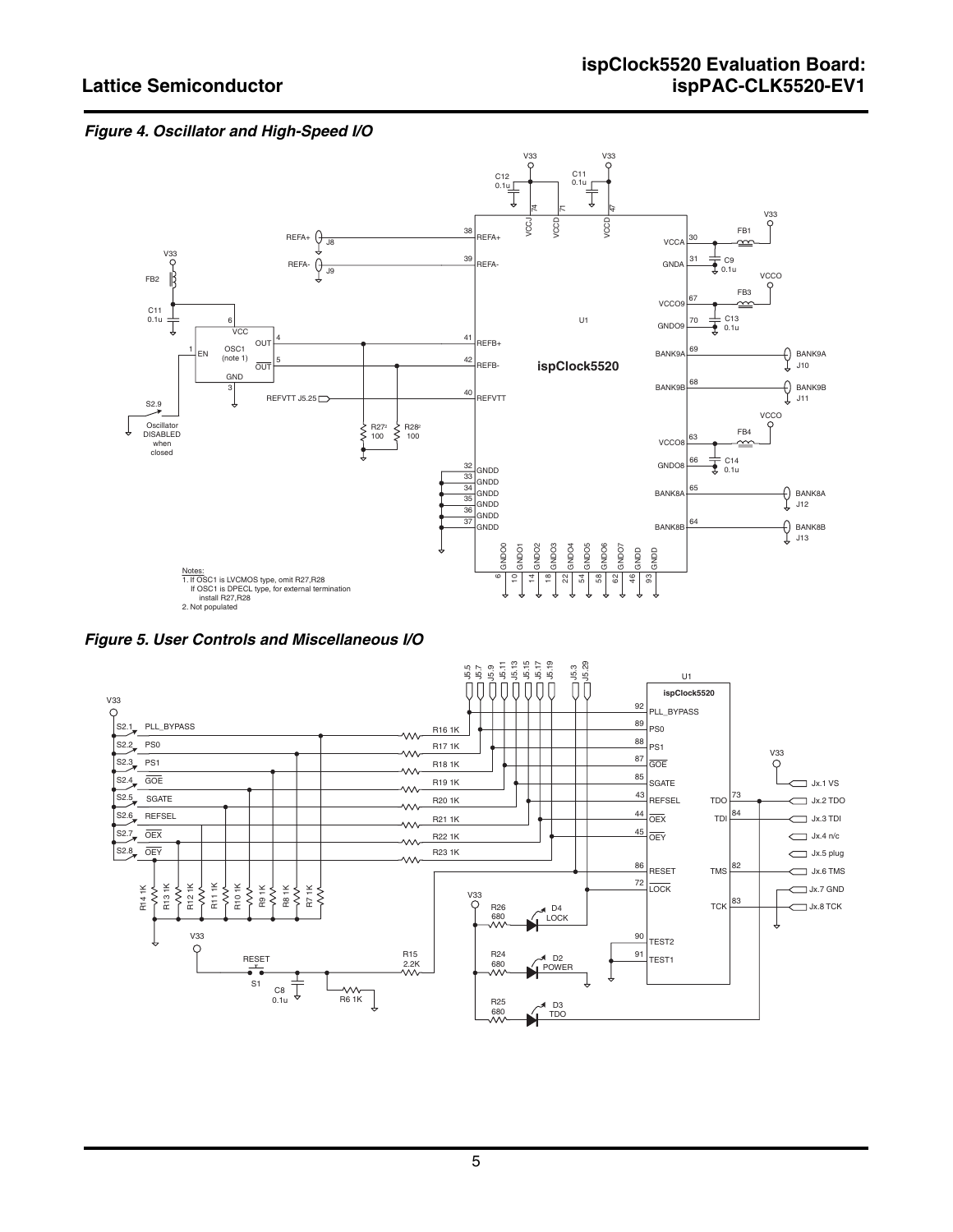# **PCB Artwork**

*Figure 6. Silk Screen*



*Figure 7. Component Side Copper (Layer 1)*

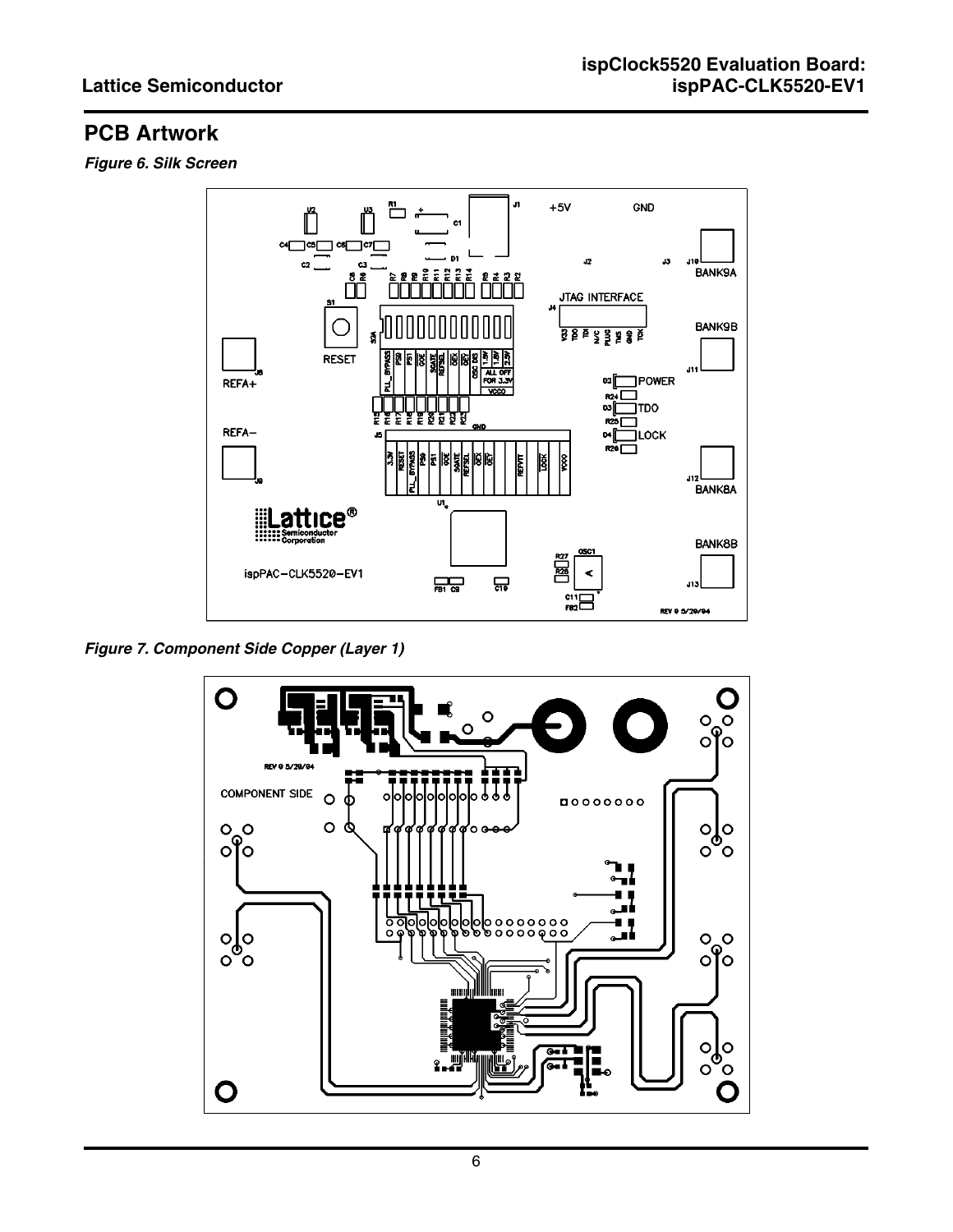*Figure 8. Ground Plane (Layer 2)*



*Figure 9. Power Plane (Layer 3)*

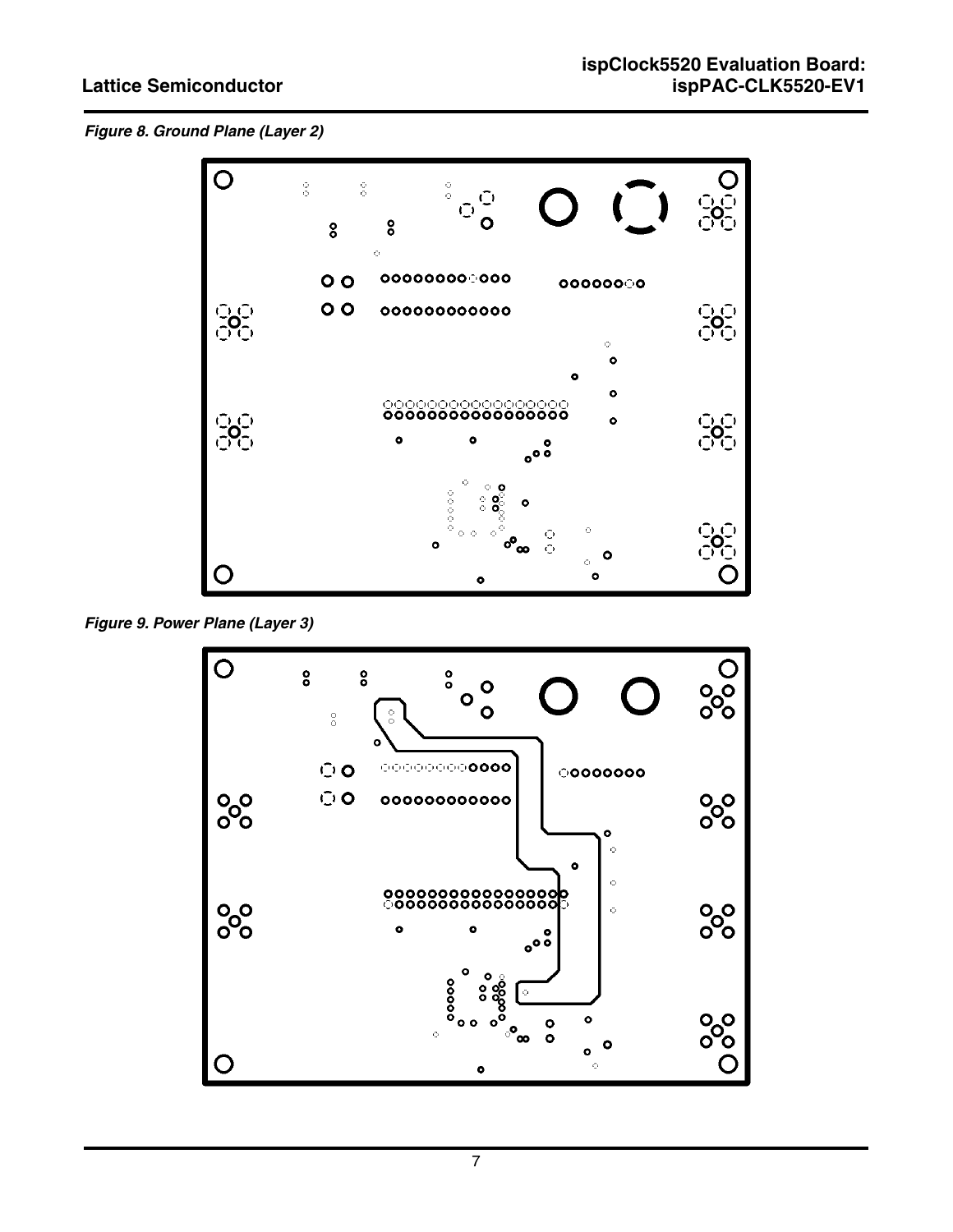### **Lattice Semiconductor**

*Figure 10. Solder-side Copper (Layer 4)*